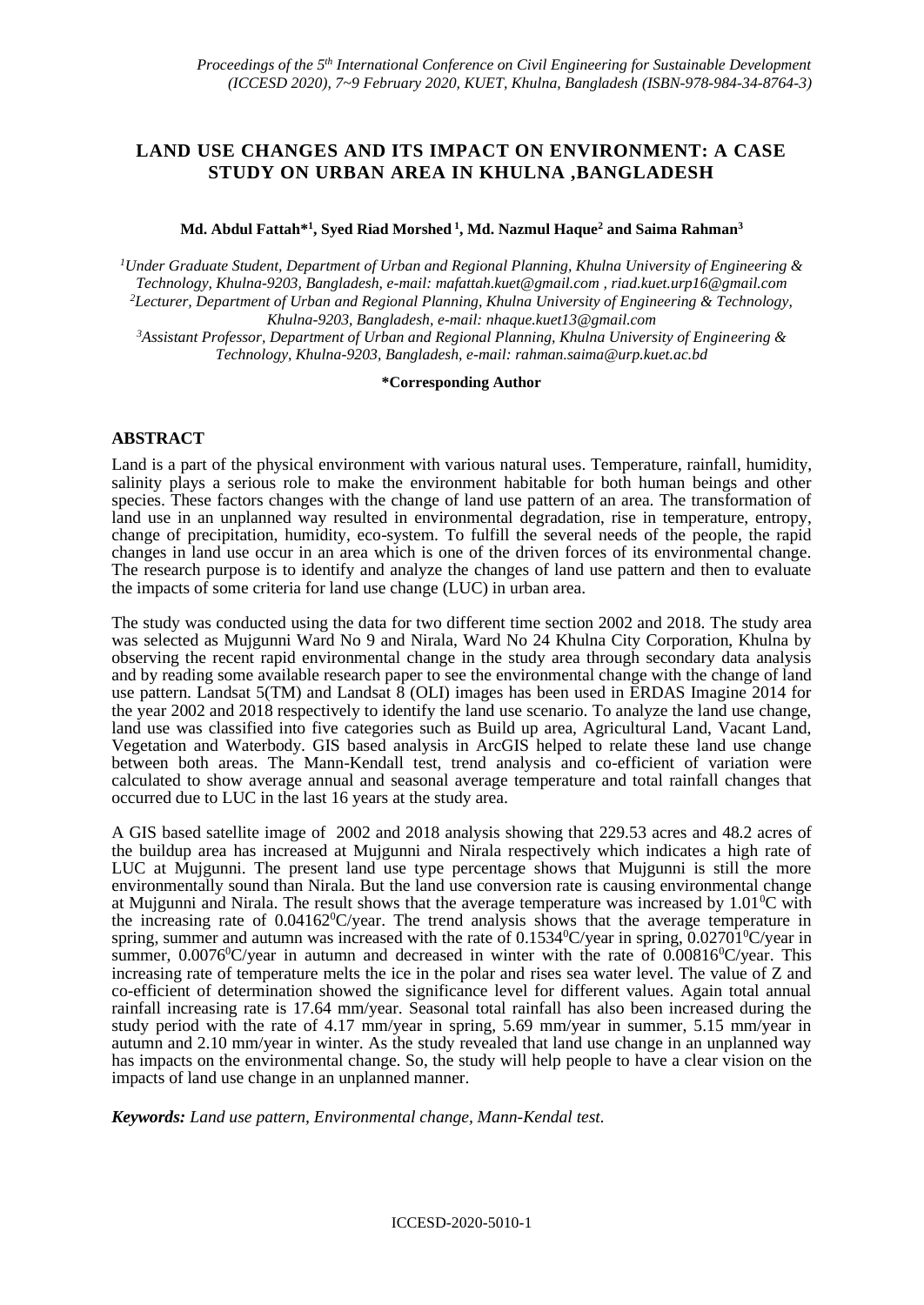*5 th International Conference on Civil Engineering for Sustainable Development (ICCESD 2020), Bangladesh*

# **1. INTRODUCTION**

After 1950, urban population has increased about 7 times which resulted in the massive transformation of vacant land, waterbodies, forest land, vegetation and agricultural land into built up area in the urban area. This massive transformation has influence in resource use, pollution and environmental degradation (Sarraf et al., 2004). The main purpose of this research is to identify and analyze the changes of land use pattern in two different wards, Ward No 24 Nirala and Ward No 9 Mujgunni in KCC boundary. And then to evaluate the impacts of some criteria for land use change. Environment is the physical, chemical and biological entity surrounded by us. All things in the world are the part of the environment. An environment that is made up of good, sound and beneficial ingredients for human health is called healthy environment. A healthy environment ensures sufficient waterbody, vegetation, greeneries, build-up and vacant land use needed to serve its people. Increase or decrement of any elements of the environment indicates environmental change. But rapid increment or decrement of any elements in an unplanned manner causes environmental degradation (Fattah et al., 2019). That changes the environment negatively by changing its temperature, precipitation, humidity, salinity, ecosystem, biodiversity.

Land is a part of the physical environment with various natural uses. Human being reshaped this physical environment and divided into a variety of land use categories for their different purposes. How and which purposes people are using this land category is Land Use Pattern (Tiwari  $\&$  Sharma, 2013). Land use means the uses of land cover by human for their various purposes such as housing, industrial, commercial, agricultural, grazing, mining, and many other purposes to meet their requirements to improve their living standards and comfortable living conditions.

Land Use Change (LUC) is the change of land use categories naturally or by human being. With the passage of time, land use has been changing around the world, both in planned and unplanned way. Change of Land use pattern in a planned way defines development of any area (Bahadure & Kothakar, 2012). Land use change in an area in an unplanned manner impacts the environment by changing the temperature, average precipitation, salinity, humidity of the area. Temperature, eco-system, biodiversity, ground water level etc. are changing negatively for this reason. It would be a threat to future generations for the present generations unconsciousness.

Mann–Kendall (MK) test is widely used in many climatic time series like temperature, humidity, rainfall etc. and many hydrological time series for the assessment of significance of trends (Hamed, 2009). The MK test illustrates a non-linear trend test, which measures monotonously up and down patterns or trends over a certain period of time (Lamchin et al., 2019). It is also a rank correlation test between the ranks of observations and their time sequence (Hamed, 2009). A trend is a recurring pattern and the method of data collection in an effort to identify this pattern is trend analysis. According to (Mondal & Hashemi, 2018) Trend analysis is conducted to spot a prevalent trend to identify how a trend developed or would develop over time. In research, trend analysis has been conducted to identify the trend of temperature, rainfall, salinity, humidity etc. data over a certain period of time. In this research Mann- Kendall test method is used with an accuracy rate of 85% to calculate temperature data and rainfall data.

Increase of temperature enhances the Earth's entropy, leading to rise of water level by melting ice in the pole. According to (Cazenave et al., 2014), sea level started rising at a mean rate of approximately 3.1 mm/year since early 1990s. Every year, hundred acres of land are going underwater and many famous cities will go under water within 2050. Many environmental pollutions occurred due to the rise in temperature, which making the environment unsuitable for human living (Liang  $&$  Li, 2018). Many factors work behind this negative environmental change like different types of pollution, hazard, use of plastic, industrialization, urbanization, destruction of forest, population growth etc. In most of the research, urbanization is considered as most responsible factors for the negative environmental change.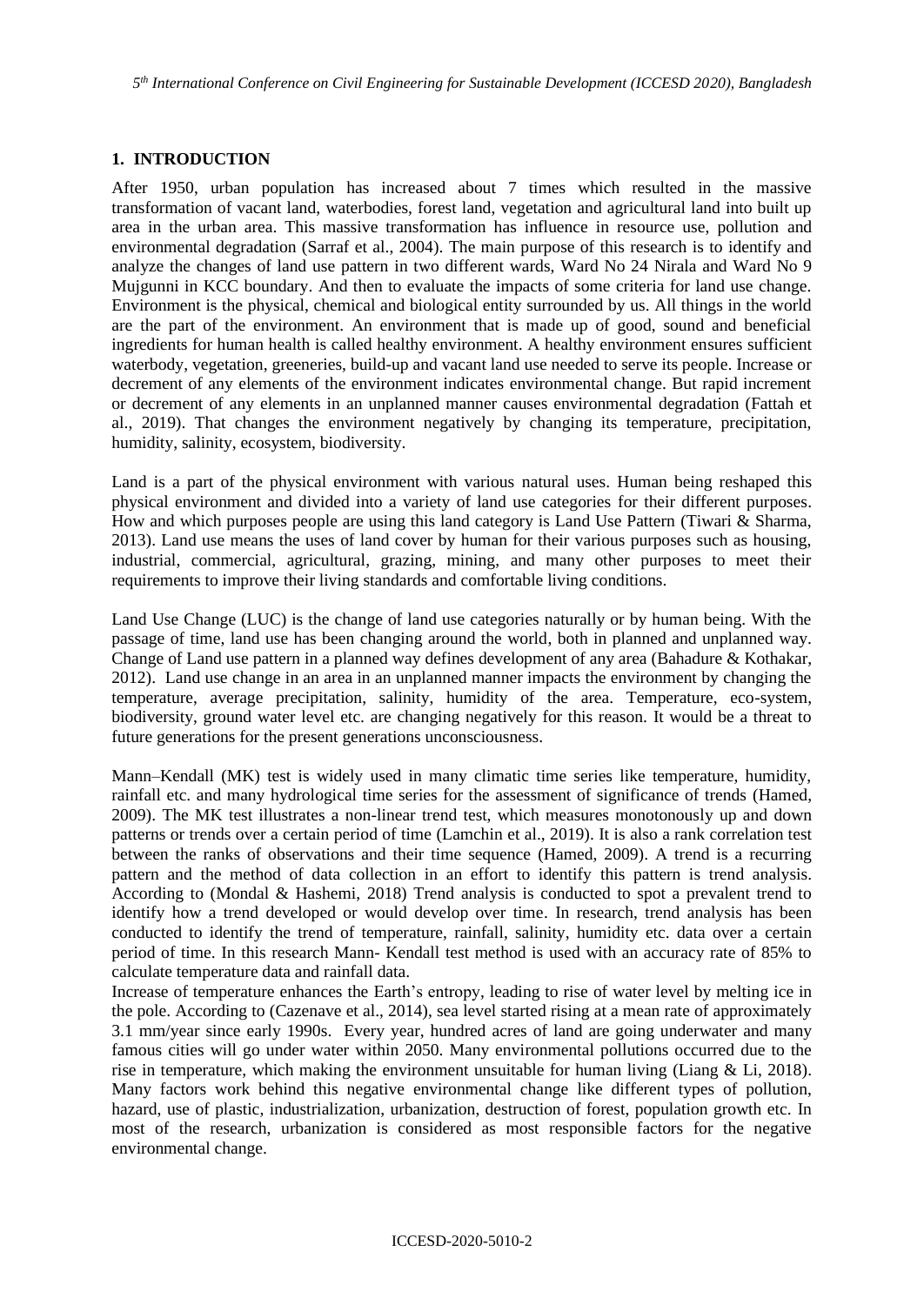According to (Hooke et al., 2012) nearly 50% of Earth's Land surface has been modified by human being and nearly 24% of Earth's surface area experienced decline in productivity and ecosystem function during the year 1981 and 2003. (Folland et al., 1991) said that in the last 50 years the increasing rate of Earth's temperature is  $0.13\text{°C}$  which is twice that the last 100 years. These are alarming people about the dire environment in the future. Bangladesh is also facing this environmental problem due to its rapid land use transformation and population growth rate. According to (Mohiuddin, et al., 2014), the average annual temperature increased by  $6.8^{\circ}\text{C}$  in the last 100 years in Dhaka. According to (Mondal et al., 2017), the annual average temperature was increasing by  $0.007^{\circ}$ C/year and total annual rainfall was also increased by 3.392 mm/year in Khulna during the year 1960-2012. These all researchs showed the variety of environmental change for many years. But recently, statistics show that the environment is changing mostly in Bangladesh due to its increasing population, unplanned development, natural disaster and man-made reasons. In this research, recent land use change and environmental change were calculated which representing the current scenario and current problems. The value of the coefficient of determination,  $\mathbb{R}^2$  was found lower in seasonal average temperature change trend analysis because the study time of this research has been considered only for 16 years where, (Mondal et al, 2017) analyzed the data for 52 years. The research compared the difference between the two recently developing areas about their present environmental situation and calculated the average temperature and annual rainfall changes with the change of different Land Use Pattern (Buildup, agricultural land, vacant land, vegetation and waterbody) at the study area while most of the previous research focused on only one or two types of land use pattern of an area. The research also finds out the possible eco-friendly and environmentally sound area and a potential area for future urban growth among the two study area which will be helpful for future sustainable development.

## **2. METHODS AND MATERIALS**

# **2.1 Study Area**

Khulna is the  $3<sup>rd</sup>$  largest city and Bangladesh's  $2<sup>nd</sup>$  port entry has been developed largely in an unplanned manner (Source: BBS 2011). The Khulna City Corporation area is 14.30 sq. miles with a population of 232633 is divided into 31 wards. According to BBS 2015, from 2001 to 2011 the annual population growth rate was 0.68 in Khulna. With the increment of population, the land use pattern and the environment of Khulna is changing in every year. The study area Mujgunni KCC ward No 9 in Figure 1(a) and Nirala KCC Ward No 24 in Figure 1(b) was selected due to their continuous development and land use transformation in the recent years. Table 1 represents some necessary information about the study area.

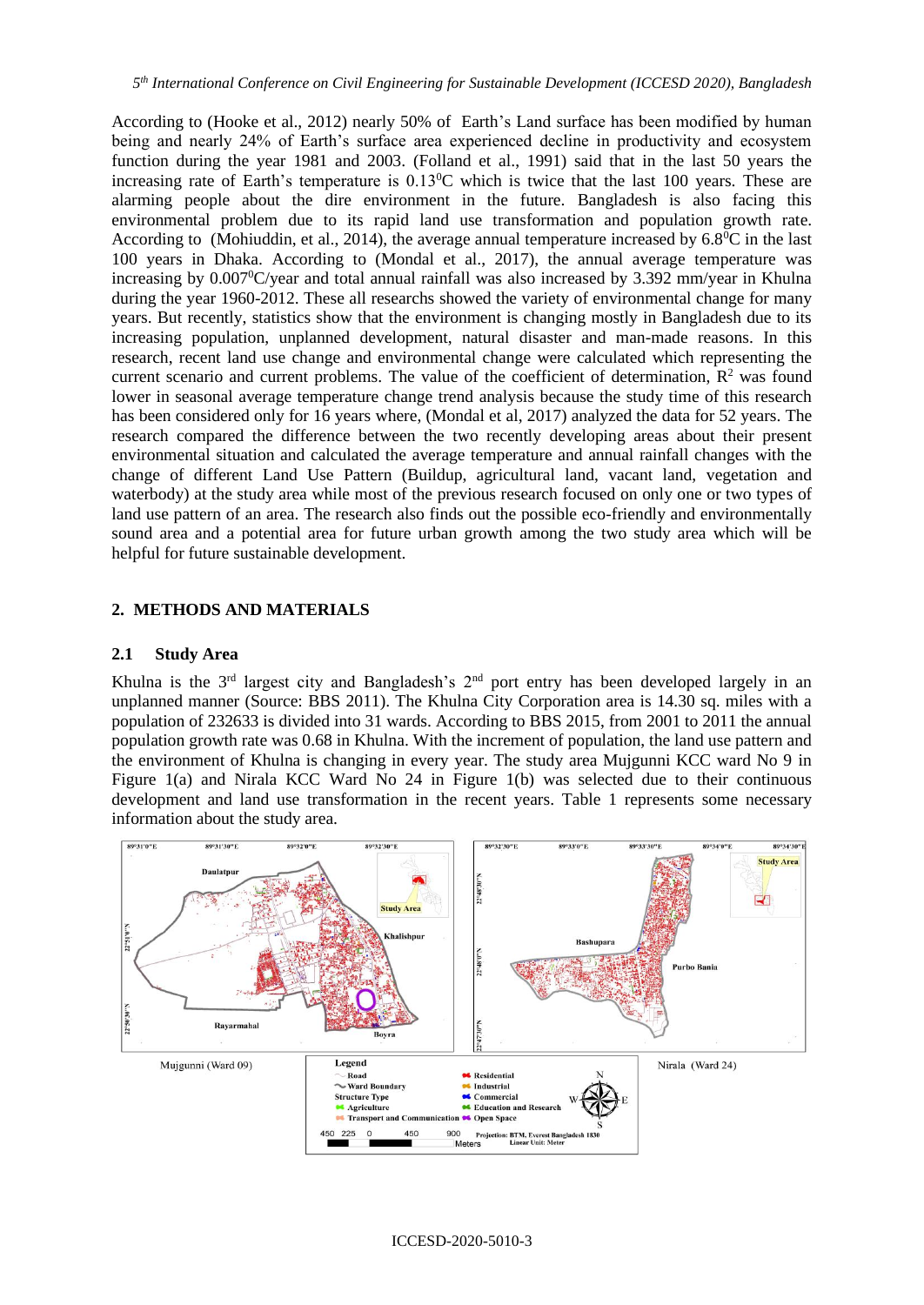*5 th International Conference on Civil Engineering for Sustainable Development (ICCESD 2020), Bangladesh*

Figure 1: Study area map (a) Mujgunni KCC Ward No 9, (b) Nirala KCC Ward No 24 Khulna (source: Author 2019)

| <b>Criteria</b>       | Mujgunni       | <b>Nirala</b>  |  |
|-----------------------|----------------|----------------|--|
| Ward No               |                | 24             |  |
| Total Area            | 844.317 acres  | 392.7 acres    |  |
| Population            | 31882          | 37889          |  |
| Population density    | 38 person/acre | 96 person/acre |  |
| Maximum Land Coverage | Buildup        | Vegetation     |  |
|                       |                |                |  |

Table 1: Study area profile

(Source: BBS 2011)

## **2.2 Methodology**

The study area was selected by reading some available research paper. The continual transformation of land use type in this area is also a reason for selecting the area. The study area was selected to see the environmental change like temperature and precipitation with the change of land use type or pattern. Other related papers most important and meaningful factors were selected and prioritized to analyze the data. To identify the land use pattern in the study area, Landsat 5(TM) and Landsat 8 (OLI) images having 30m resolution has been used in ERDAS Imagine 2014 for the year 2002 and 2018 respectively. For more accuracy of the data, atmospheric and radiometric correction has been conducted. To analyze the land use change, five types of land pattern has been selected such as Agricultural Land, Vacant Land, Vegetation, Waterbody and Build up area. GIS based analysis in ArcGIS helped to compare these land use change between both areas.

The monthly average temperature data and rainfall data on the Khulna station collected from the Bangladesh Meteorological Department over the study period 2002-2018. Seasonal mean values for the four seasons e.g. spring (March, April, May), summer (June, July, August), autumn (September, October, November) and winter (December, January, February) are determined from the monthly data and yearly mean values have also been calculated for the study period from meteorological department. In order to analyze the changing temperature and precipitation pattern, data were compiled for the station on a monthly, seasonal and annual basis. A very well-known method for trend analysis, Mann- Kendal Test method has been used for temperature and precipitation trend has been identified. And co-efficient of variation were calculated for measuring the level of significance of the average temperature and rainfall data.

# **3. RESULT AND FINDINGS**

## **3.1 Land Use Type and Land Use Changes:**

To identify the Land Use Type scenario at both in KCC Ward No. 9 and Ward No. 24, land use type was classified into 5 categories, namely agricultural land, vacant land, vegetation, waterbody and build up area. Supervised image classification in ERDAS IMAGINE 2014 helped to identify and measure the LUT in the year 2002 and 2018.

## **3.1.1 Land Use Change at Mujgunni KCC Ward No. 9**

From GIS based satellite image analysis in 2002, it is found that the topmost land use type was vegetation 308.74 acres (37%) and then waterbody 208.19 acres (25%) showed in Table 2 and Figure 2(a). Build up area was only 64.99 acres (8%). The analysis shows that Build-up area was increased during the year 2002 to 2018 at both in Ward No-9 and Ward No-24. In 2018 total build up area increased to 294.52 acres at Ward 9 showed in Figure 2(b). Figure 3 describes that about 229.53 acres of built-up area increased at Mujgunni Ward No-9 that means 27% of the land converted into a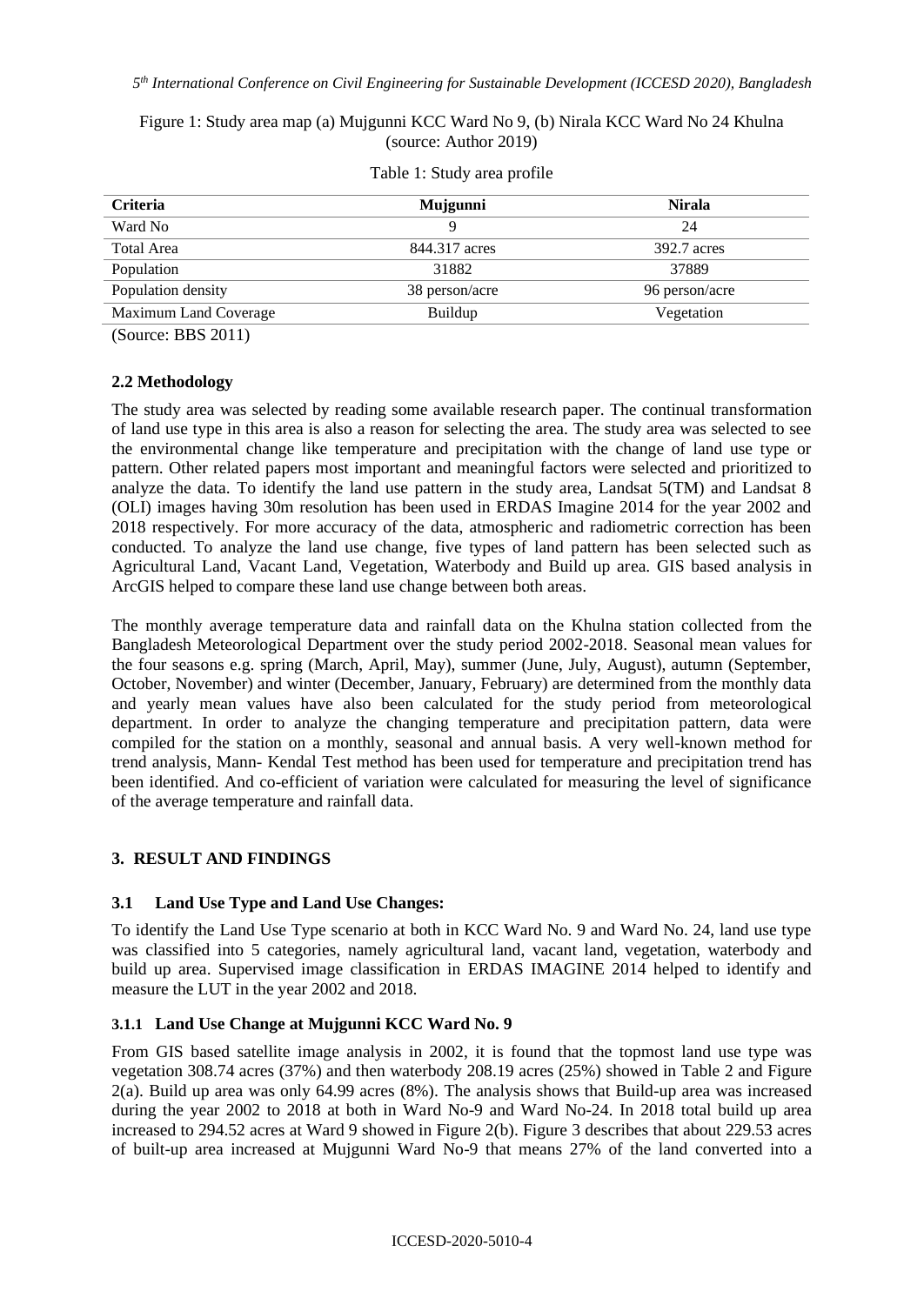buildup area in the last 16 years due to the growth of population and to increase the amenities for this increased population.

From the field survey, it is found that many shops, administrative, institutional, residential, commercial building and road has been constructed in the recent years at Mujgunni which reduces the agricultural land, vacant land, vegetation and waterbody area rapidly at Mujgunni showed in Figure 2(b). Figure 3 shows that about 45% of waterbody and 40% of agricultural land transformed into build-up area at Mujgunni. The transformation of waterbody area and agricultural land is mostly because of the land use type and for the economical purposes. The reason for this drastic reduction of waterbodies is that people have filled the waterbody with sand to build infrastructure on it in future. Still in Mujgunni, people are filling waterbodies which will be a threat to the water ecosystem in there and will increase the water logging problem and temperature more rapidly at the study area.



Figure 2: Land use map of Mujgunni KCC Ward No 9 (a) in 2002 and (b) in 2018. (Source: Author, 2019)

From the field survey 2019, it is found that most of the people of this area was dependent on agriculture for their income source. The reduction of the price of jute and agricultural products is the main reason of the reduction of agricultural land. And the growth of the need of land for residential purposes people gave priority to cash money rather than cultivating fish which is the main reason of the reduction of waterbody at Mujgunni. This drastic reduction of the waterbody, agricultural land and vacant land accelerates the environmental change at Mujgunni like increase of temperature, change of precipitation and humidity salinity and pH of the water.

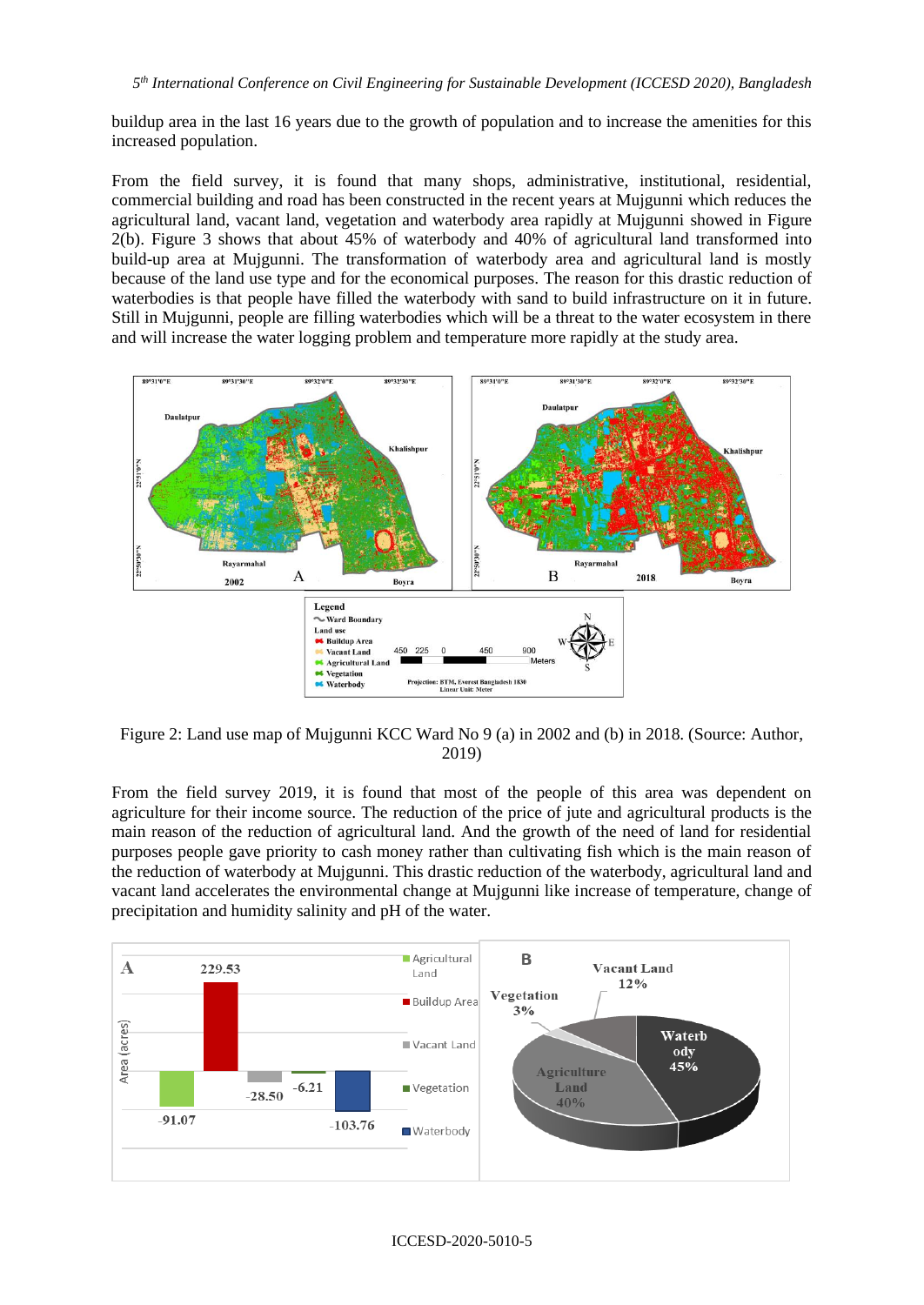Figure 3: (a) Land Use Change scenerio (b) Transformation of different land use type into build up area at Mujgunni KCC Ward No 9 from 2002 to 2018 (Source: Author, 2019)

Table 2: Land Use Type scenario at the study area in 2002 and 2018 (Source: Author' calculation, 2019)

| <b>Land Use Type</b>     | Mujgunni<br>Area (acres) |        | <b>Nirala</b><br>Area (acres) |       |
|--------------------------|--------------------------|--------|-------------------------------|-------|
|                          | 2002                     | 2018   | 2002                          | 2018  |
| <b>Agricultural Land</b> | 125.77                   | 34.70  | 35.6                          | 31.2  |
| Buildup Area             | 64.99                    | 294.52 | 224.4                         | 272.6 |
| Vacant Land              | 136.63                   | 108.13 | 45.1                          | 14.5  |
| Vegetation               | 308.74                   | 302.53 | 70.5                          | 68    |
| Waterbody                | 208.19                   | 104.43 | 17.1                          | 6.4   |

#### **3.1.2 Land Use Change at Nirala KCC Ward No. 24**

GIS based satellite image classification in Figure 4(a) and Table 2 shows that in 2002, the topmost land use type at Nirala was build-up 224.4 acres (57%) and then vegetation 70.5 acres (18%) , vacant land 45.10 acres (11%), and agricultural land 35.5 acres (9%). But in 2018 with the growth of population and their demand of land for easy and better urban lifestyle, build up area was increased to 272.60 acres. At Nirala, about 30.6 acres of vacant land and 10.7 acres of waterbody transformed in the buildup area to provide housing and facilities to the people that showed in Figure 5.



Figure 4: Land use map of Nirala KCC Ward No 24 (a)in 2002 and (b) in2018 (Source: Author, 2019)

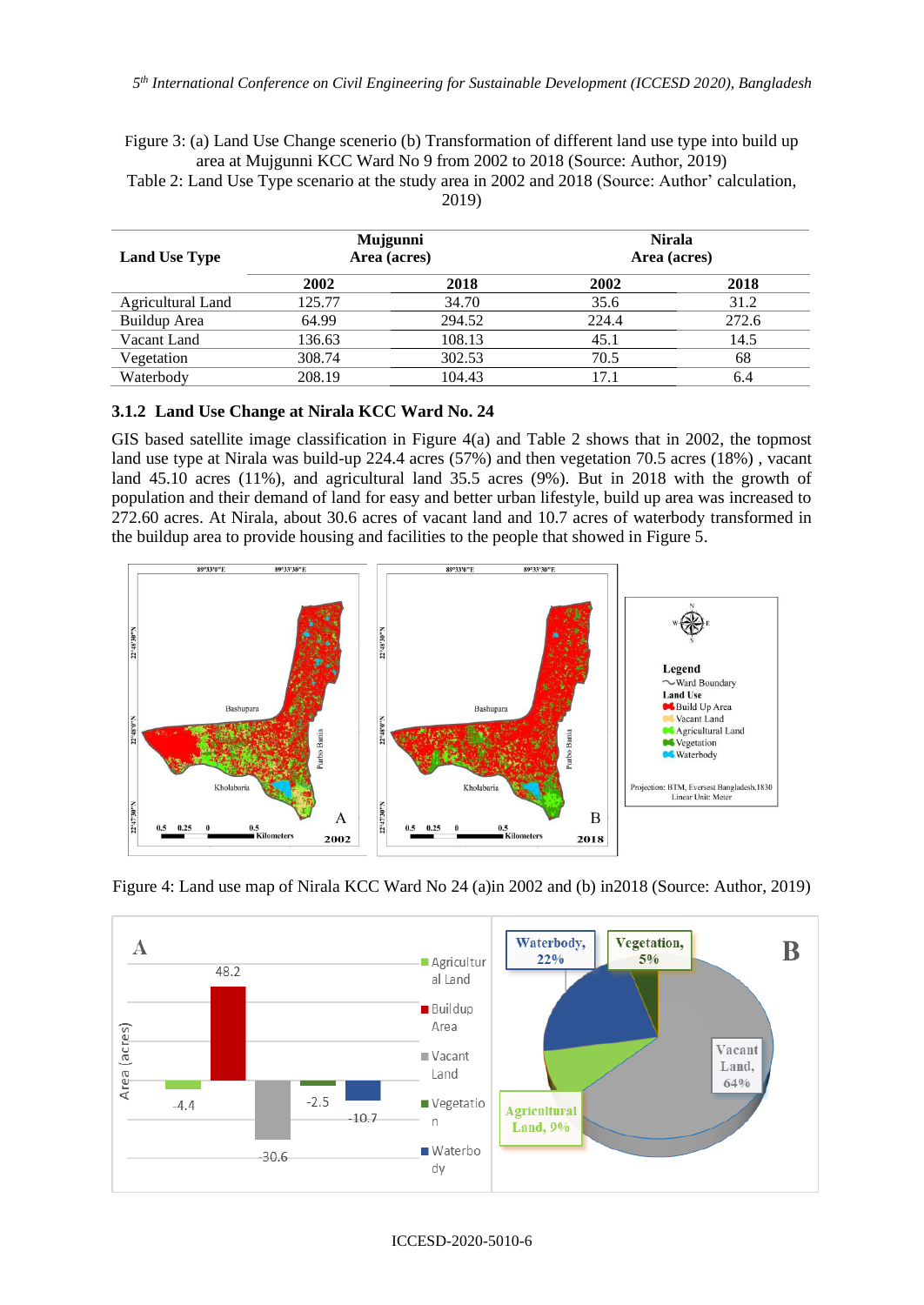Figure 5: (a) Land Use Change scenerio (b) Transformation of different land use

type to build up area at Nirala KCC Ward No 24 from 2002 to 2018 (Source: Author, 2019)

Figure 5(a) shows that nearly 48.20 acres of built up area increased at Ward- 24. This 48.20 acres of land have been used to build a new building to provide housing, amenities, service facilities and construction of roads. The demand for housing and employment is increasing day by day as the population increases. But compared to the demand, the amount of land is low. Considering the cost and adequacy people preferred vegetation, vacant land and waterbody for the development. This transformation of land use type played a negative impact on the environment.

Table 3 indicates the considerably more percentage of vegetation, build-up area, waterbody and vacant land area at Ward No 9 than Ward No 24. That means Ward No 9 is environmentally more sound than Ward No 24 and also have places for future sustainable development. The transformation of these land use type at Ward No 9 in a planned way will be a potential for ecofriendly sustainable development.

| Nirala, Ward 24 | Mujgunni, Ward 9 |
|-----------------|------------------|
| 8%              | 4%               |
| 69%             | 35%              |
| 4%              | 13%              |
| 17%             | 36%              |
| 2%              | 12%              |
|                 |                  |

Table 3: Land Use percentage at the both study area in 2018

(Source: Author' calculation, 2019)

#### **3.2 Environmental Change**

Two types of environmental changes, temperature and precipitation change has been calculated in this research from the year 2002 to 2018 by using Mann-Kendall Test.

## **3.2.1 Annual Average Temperature**

As there is only one weather station in Khulna City, the data will same for all of the places in Khulna City. The data represent that the annual average temperature is increased in both KCC Ward No. 9 and Ward No. 24. In 2002, the average temperature was  $25.34^{\circ}$ C and in 2018 it stood at  $26.35^{\circ}$ C. The Mann-Kendall test trend analysis results in Figure 6 represents that the annual average temperature was increased by  $0.04162^{\circ}$ C/year with its average 26.00588 $^{\circ}$ C.



Figure 6: Average annual temperature trend at the study are from 2002 to 2018 (Source: Bangladesh Meteorological Department, 2019)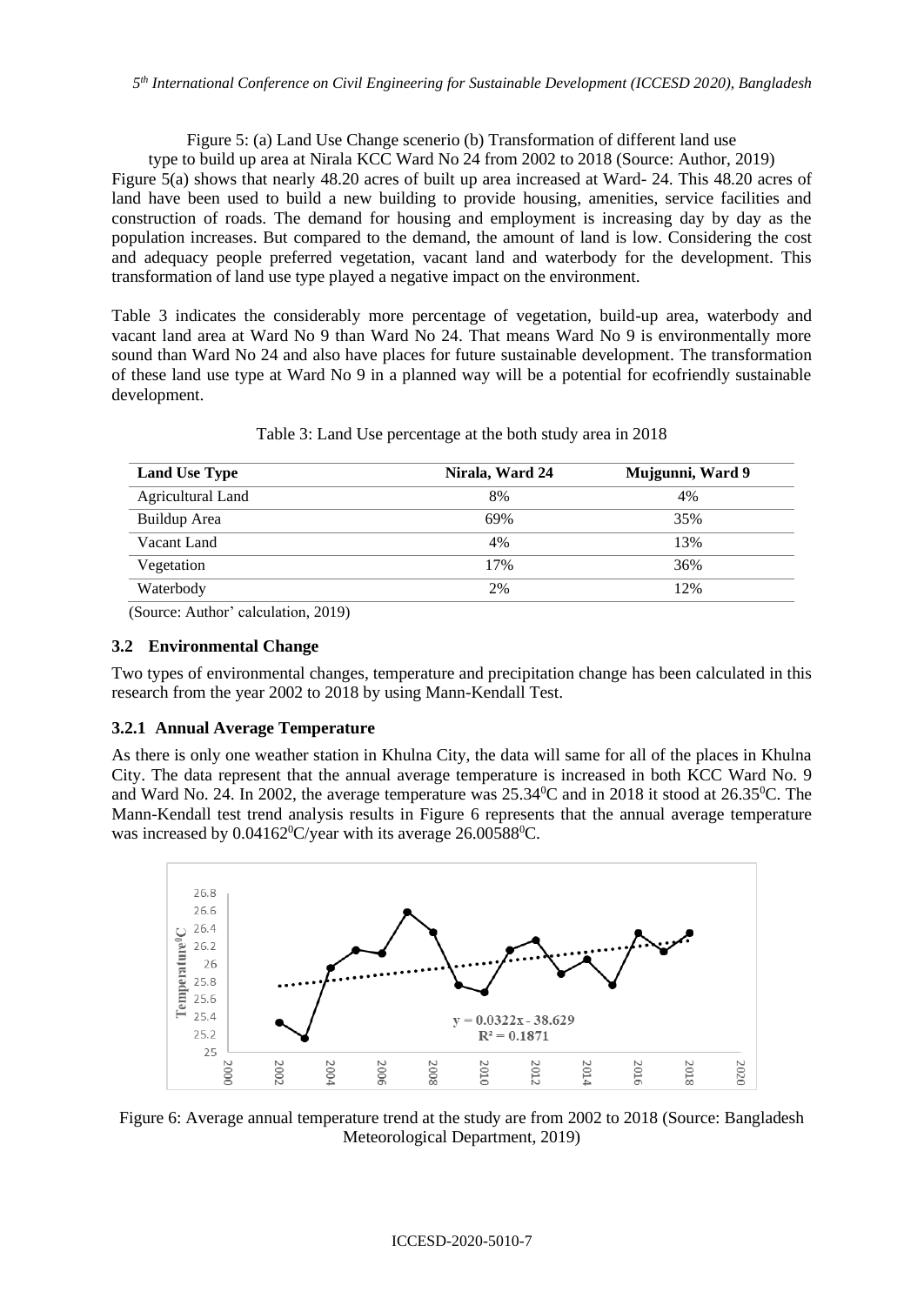The increasing trend of average annual temperature coefficient of determination,  $R<sup>2</sup>=0.1871$  which was significant. From the analysis, it is found that the maximum and the minimum observed temperature was  $37.63^{\circ}$ C and  $12.72^{\circ}$ C respectively in 2002. In 2018, the maximum observed temperature was  $41.14\textdegree$ C and the minimum observed temperature was  $9.76\textdegree$ C. It indicates that, the temperature during the summer is increasing and during winter it is decreasing en every year. Changes of land use type and population day by day are the reason behind this negative change.

#### **3.2.2 Seasonal Avrage Temperature**

Figure 7 A,B,C and D shows the overall seasonal variation of the average temperature of the both study areas for spring, summer, autumn and winter during the study time period 2002 to 2018 using Man-Kandell Test. The test shows an increasing trend in spring, summer and autumn season, but in the winter season decreasing trends. The value of the coefficient of determination  $(R^2)$  for the spring season in Figure 7(A) is 0.132 is moderately significant. Which indicates that the average temperature of spring season in Khulna have increased moderately. But in Figure 7(B), Figure 7(C) and Figure 7(D), the value of the coefficient of determination  $\mathbb{R}^2$  is 0.0115, 0.0475 and 0.0384 are not statistically significant. The lower value of  $\mathbb{R}^2$  indicates that the average temperature of these seasons has not changed much in the last 16 years in the study area. In rise of temperature in spring is 0.1534 °C/year, in Summer  $0.02701^0C/\text{year}$  and in autumn  $0.0076^0C/\text{year}$ , but the average decrease of the temperature in winter is  $0.00816^{\circ}$ C/year.



Figure 7: Average seasonal temperature trend for (A) Spring (B) Summer (C) Autumn (D) Winter season during the study period 2002 to 2018 (Source: Bangladesh Meteorological Department, 2019)

## **3.2.3 Annual Total Rainfall**

The total annual rainfall in the study area is showing an increasing trend over the study period 2002 to 2018. Statistics show that the average total annual rainfall of the last 16 years is 1960.101 mm/ year. In 2002, the total annual rainfall was 1507.23 mm, but in 2018 it was found 2528.64 mm. This shows a positive increment of total annual rainfall in the study area during the study period. The highest annual rainfall 4324.81 mm measured in the year 2017 and the lowest annual rainfall 1306.03 was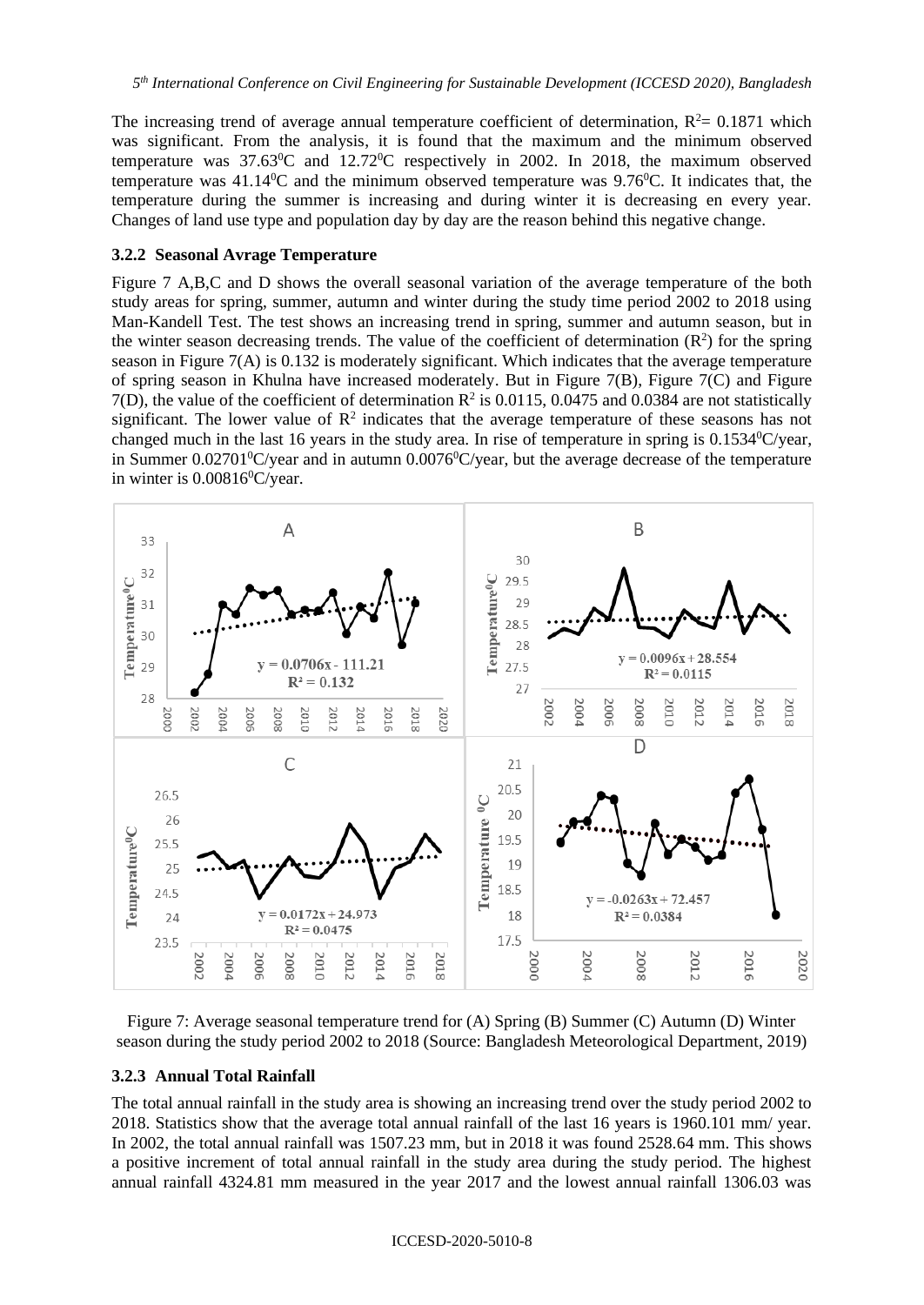measured in the year 2005 in the study area. The trend analysis shows that the increasing rate of annual rainfall in the study area is 17.64 mm/year which is a positive sign for the environment.The increasing trend of precipitation coefficient determination,  $R^2 = 0.4518$  which was significant (Figure 8). Though annual rainfall has increased in the last 16 years, but the amount of waterbody has decreased due to which water logging and related problems are increasing day by day.



Figure 8: Total annual rainfall trend at the study are from 2002 to 2018 (Source: Bangladesh Meteorological Department, 2019)

#### **3.2.4 Seasonal Total Rainfall**

The overall seasonal variation of the total rainfall scenario during the study time period 2002 to 2018 in spring, summer, winter and autumn in the study area represents the gradual increasing trends in all season. The Mann-Kendall Test trend analysis shows that the increasing the total for the spring, summer, autumn and winter are 4.17 mm/year, 5.69 mm/year, 5.15 mm/year and 2.10 mm/year respectively showed in Fugure 9 A, B, C and D.

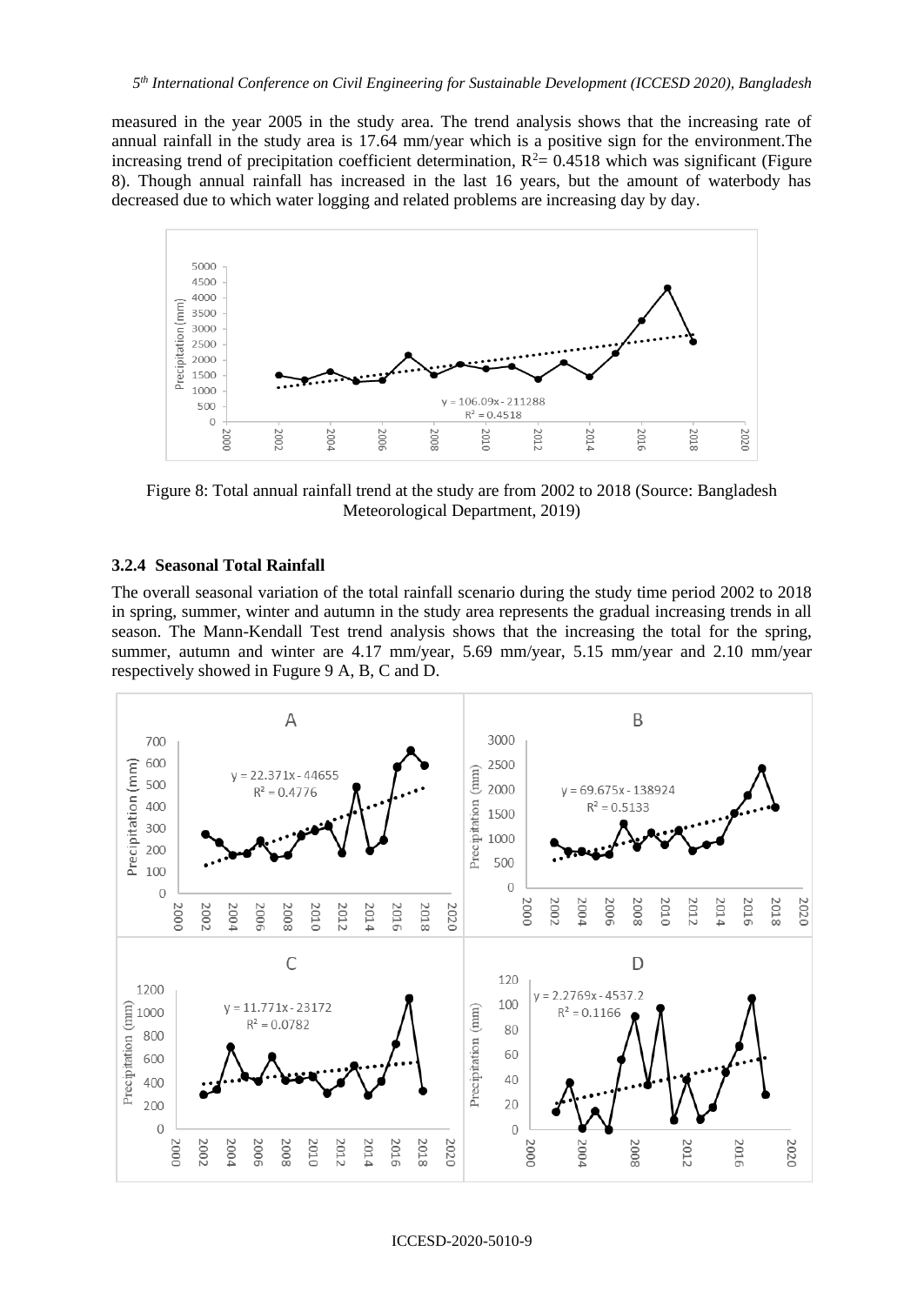Figure 9: Total seasonal rainfall trend for (A) Spring (B) Summer (C) Autumn (D) Winter season during the study period 2002 to 2018 (Bangladesh Meteorological Department, 2019)

The value of coefficient of determination,  $R^2$  for spring 0.4776, summer 0.5133, winter 0.1166 in Figure 9 (A), (B), (D) indicates that the result was statistically significant for all these season and the average rainfall has increased mostly during the summer season. But the value of  $\mathbb{R}^2$  for autumn 0.0782 in Figure 9 (C) indicates the poor increasing rate of average rainfall in autumn during the study period at the study area.

# **4. CONCLUSIONS**

Transformation of land use type of an area in an unplanned and extensive manner critically affects the environment which results in the change of temperature, rainfall, humidity, salinity, etc. But the research focused on only the change of the average temperature and annual rainfall in a developed and a developing area due to their land use changes. The research showed Nirala as an already developed area and Mujgunni as a potential area for future sustainable development due to its moderate percentage of vegetation, waterbody and vacant space. The rapid transformation of land use resulted in the increasing trend of annual average temperature (by  $0.04162^{\circ}$ C/year), seasonal average temperature, annual total rainfall (17.64 mm/year) and seasonal total rainfall during the study period. If the conversion rate of waterbody remains same, within a few days there will be a shortage of waterbody in Mujgunni that is what the people of Nirala are currently facing. The increase of temperature boosts the Earth's entropy, leading to rise of water level by melting ice in the pole. As a result, the lowland and coastal areas are becoming more and more destructive and many related problems are coming out. The result is a slight exception because of the high rate of land conversion in the recent years. The study exposed that land use change in an unplanned way has impacts on the environmental change. This type of research will concern people and will further help to plan an area by thinking about the aspects of environmental change for unplanned land transformation.

## **REFERENCES**

- Bahadure, S., & Kothakar, R. (2012, December). Social Sutanability and Mixed Land USe, Case Study of Neighborhoods in Nagpur, India. *Bonfring International Journal of Indutrial Engineering and Management Science, 2*(4).
- Cazenave, A., Dieng, H. B., Meyssignac, B., Schuckmann, K. v., Decharme, B., & Berthier, E. (2014, March). The rate of sea-level rise. *Nature Climate Change*, 1-4.
- Fattah, M., Morshed, S. R., & Haque, M. (2019). Characteristics of Current Land Use Pattern of Urban Area A Case Study on Ward 24 (Nirala), Khulna City Corporation (KCC), Khulna, Bangladesh. *1st International Conference on Urban and Regional Planning.* Dhaka: Bangladesh Institute of Planners.
- Folland, C. K., Karl, T. R., & Vinnikov, K. Y. (1991). Observed Climate Variations and Change. In J. T. Houghton, J. T. Jenkins, & J. J. Ephraums (Eds.), New York: Cambridge University Press, *Climate Change The IPCC Scientific Assesment* (pp. 195-239).
- Hamed, K. H. (2009, February). Exact Distribution of the Mann–Kendall Trend Test Statistic for Persistent Data. *Journal of Hydrology, 365*(1-2), 86-94.
- Hooke, R. L., Duque, J. F., & Pedraza, J. (2012, December). Land Transformation by Humans: A review. *GSA Today, 22*(12), 4-10.
- Lamchin, M., Lee, W.-K., Jeon, S. W., Wang, S. W., Lim, C.-H., & Song, C. (2019). Corrigendum to "Mann-Kendall Monotonic Trend Test and Correlation Analysis Using Spatio-temporal Dataset: The Case of Asia Using Vegetation Greenness And Climate Factors" [MethodsX 5 (2018) 803– 807]. *Corrigendum, 6*, 1379-1389.
- Liang, L., & Li, J. (2018, November). agglomerations, The Effect of Urbanization on Environmental Pollution in Rapidly Developing Urban. *Journal of Cleaner Production, 237*.